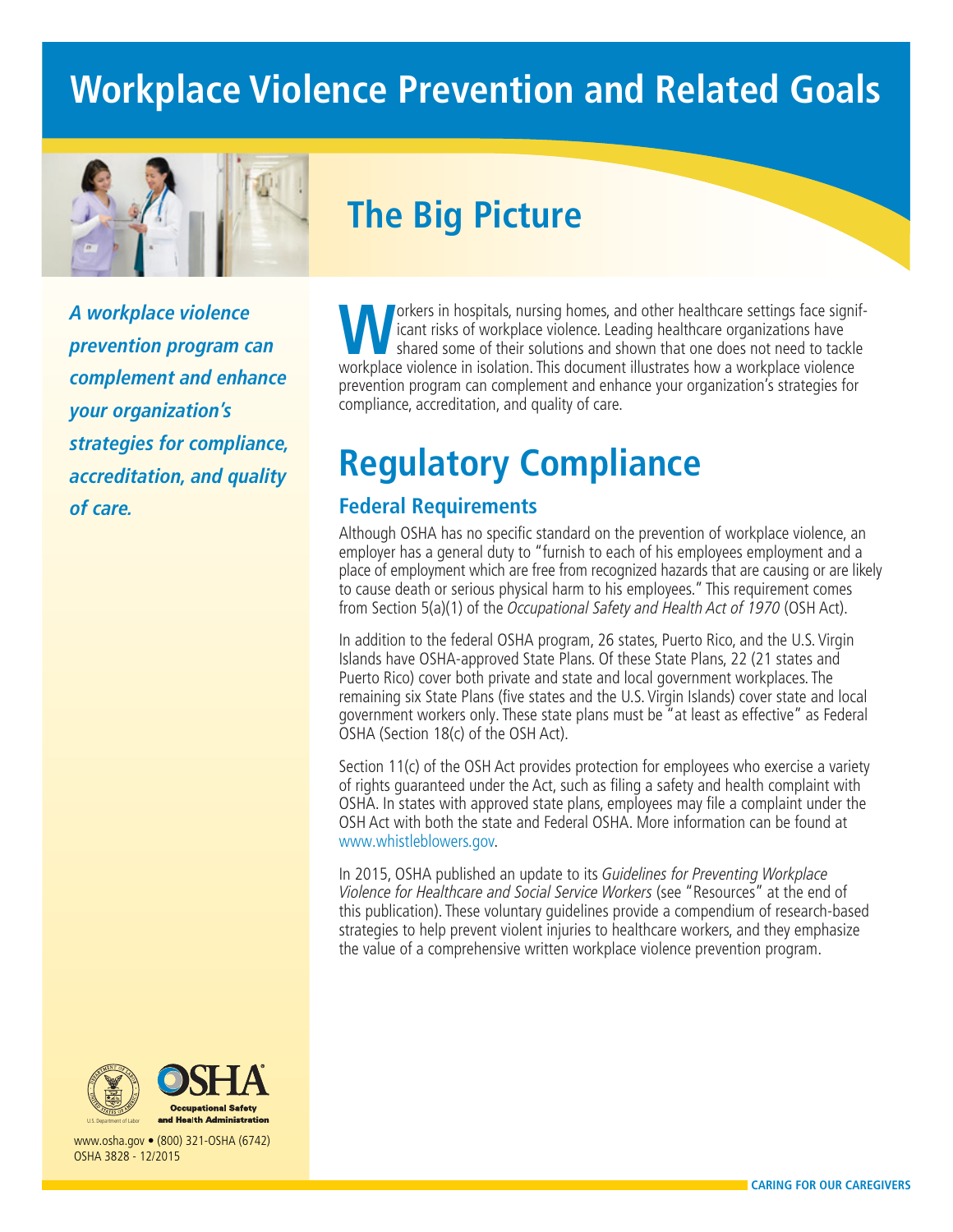## **State Requirements**

As of August 2015, nine states require certain healthcare facilities to have some type of workplace violence prevention program. As these requirements are established by state law, they are enforced by the states and not by OSHA.

The requirements in these states differ. State laws in California, Washington, New York, New Jersey, and Connecticut require healthcare employers to provide comprehensive workplace violence prevention programs. In New York, the law applies to public workplaces but not to the private sector. In the other states, laws are directed toward specific healthcare settings such as acute psychiatric care, long-term and residential care, or ambulatory surgical centers. States with workplace violence prevention legislation can be models for other states that are considering their own legislation.

In 1993, California became the first state to require healthcare facilities to develop and maintain a violence prevention program. Subsequent state laws incorporated elements of the initial California state law. Currently, California is working on updating state requirements.

Washington State's efforts to reduce workplace violence in the healthcare industry have led to lower injury rates and workers' compensation costs. From 1997 to 2007, the state's average annual rate of workers' compensation claims associated with workplace violence in the healthcare and social assistance industry was 75.5 per 10,000 full-time equivalent workers (FTEs). From 2007 to 2013, the rate had fallen to 54.5 claims per 10,000 FTEs—a decrease of 28 percent. This improvement coincides with Washington's 2009 rule that required hazard assessments, training, and incident tracking for workplace violence.

Source: Foley, M., and Rauser, E. 2012. Evaluating progress in reducing workplace violence: Trends in Washington State workers' compensation claims rates, 1997–2007. Work. 42: 67–81. (Updated data provided by the authors in 2015.)

## **Maine** [\(Sec. 1. 22 MRSA §1832\)](http://www.mainelegislature.org/legis/bills/bills_125th/chapters/PUBLIC254.asp)

Who is covered: Hospitals Penalties for perpetrators: No Maine's law requires a safety and security plan to be implemented annually, and hospitals must have a process to receive and record incidents or threats of violent behavior.

#### **California** ([State Health and Safety Code](http://www.leginfo.ca.gov/pub/93-94/bill/asm/ab_0501-0550/ab_508_bill_931008_chaptered) and [SB-1299](http://leginfo.legislature.ca.gov/faces/billNavClient.xhtml?bill_id=201320140SB1299))

Who is covered: General acute care, acute psychiatric, and certain other types of hospitals Penalties for perpetrators: Yes

California's law requires a designated committee to develop a safety plan, which must be updated based on findings from an annual facility assessment. This plan should take into account physical layout, staffing, security personnel, policy and training related to appropriate responses, and coordination with local law enforcement. Facilities must track incidents of violent behavior and evaluate trends. Affected employees and collective bargaining agents must be engaged in worksite analysis. Safety and health training is required.

## **Connecticut** ([Public Act No. 11-175](http://www.cga.ct.gov/2011/ACT/PA/2011PA-00175-R00SB-00970-PA.htm))

Who is covered: Hospitals, long-term and residential care, behavioral health, outpatient and ambulatory care, home care, and other facilities with 50 or more full- or part-time employees Penalties for perpetrators: Yes

Connecticut's law requires a workplace safety committee with equal representation among management and employees. The committee must meet quarterly, conduct an annual risk assessment, and implement a violence prevention plan. An employee has the right to request accompaniment when caring for a patient who previously assaulted them, or they may ask to be reassigned. Employers must keep detailed incident records and must report assaults to authorities within 24 hours (with some exceptions).

#### **Washington** ([Title 49, Chapter 49.19\)](http://app.leg.wa.gov/rcw/default.aspx?cite=49.19)

Who is covered: Hospitals, home health, hospice, home care agencies, community mental health programs, and evaluation and treatment facilities Penalties for perpetrators: Yes

o Emergency Nurses Association. 50 state survey: Criminal laws protecting health professionals. <https://www.ena.org/government/State/Documents/StateLawsWorkplaceViolenceSheet.pdf>. States are labeled "Yes" if their laws explicitly impose penalties for assaulting a healthcare worker. Oregon is listed as "No" because its law is limited to emergency medical service workers.<br>Altogether, more than 30 stat

Washington's law requires facilities to perform a hazard assessment and record review, then develop a violence prevention plan. Training must be provided regularly to all affected employees identified in the violence prevention plan, and it must occur within 90 days of an employee's start date. Records must be available for incidents occurring during the last five years.

## **Oregon** [\(2013 ORS, Vol. 14, Chapter 654](http://www.oregonlaws.org/ors/654.412))

Who is covered: Hospitals, ambulatory surgical centers, and home healthcare services

Penalties for perpetrators: No

Oregon's law requires periodic hazard assessments and record reviews, which must feed into a violence prevention plan. The plan must take into account the physical attributes of the facility, staffing, personnel policies, first-aid and emergency procedures, reporting of violent acts, and employee education and training. Employees have the right not to treat a patient who has assaulted them if the employer denies the employee's request to have a second employee present. An employee in home healthcare may refuse to treat a patient unless the employer provides the employee with a two-way communication device. Training must occur within 90 days of an employee's start date and is provided as needed thereafter. Records must be kept for five years.

## **Maryland** ([Senate Bill 483](http://mgaleg.maryland.gov/2014RS/bills/sb/sb0483t.pdf))

Who is covered: Hospitals, state residential facilities, and nursing homes licensed for 45 beds or more Penalties for perpetrators: No

Maryland's law requires each facility to conduct an annual assessment and have a workplace safety committee. Hospitals and state residential facilities' committees must have equal representation among management and employees, their employees must receive regular training, and they must have a system for reporting, responding to, and tracking incidents.

## **New Jersey** ([P.L. 2007, Chapter 236](ftp://www.njleg.state.nj.us/20062007/PL07/236_.PDF))

Who is covered: Hospitals and nursing homes Penalties for perpetrators: Yes New Jersey's law requires a violence prevention committee to conduct an annual risk assessment and develop a violence prevention plan. At least half of the committee must be direct caregivers. The assessment must consider the facility's layout, crime rate in surrounding areas, lighting in surrounding areas, communication and alarm devices, and staffing; it must include a records review and a review of existing policies. The plan must specify risk reduction strategies and must establish a post-incident response system. Employees must receive annual training in identifying precipitating factors of violence and appropriate responses. Records of violent events must be kept for five years.

## **New York** (Labor Law Article 2)

Who is covered: Public facilities with at least 20 full-time permanent employees, including state-run healthcare and social service facilities

## Penalties for perpetrators: Yes

New York's law requires a risk assessment of the workplace, which includes consideration of hazards such as working late, working alone, and exchanging money. Each facility must have a violence prevention plan that addresses the identified hazards. Employees are required to complete training at the start of employment and annually thereafter. Each facility must have a system for reporting incidents. Strong requirements for employee involvement have served as a model for other states' laws.

#### **Illinois** ([405 ILCS 90/\)](http://www.ilga.gov/legislation/ilcs/ilcs3.asp?ActID=2719&ChapterID=34)

Who is covered: Mental health and developmental disability facilities

## Penalties for perpetrators: Yes

Illinois' law requires a violence prevention plan to be implemented based on findings from a risk assessment and record review. The plan must be reviewed at least once every three years and must take into account the facility's physical layout, personnel policies, first-aid and emergency procedures, reporting of violent acts, and employee education and training. All affected employees must be trained within 90 days of their start date, and they must receive periodic refresher training. The facility must keep records of workplace violence incidents.

#### Sources:

- Penalties for perpetrators are based on a review of two sources as of August 2015:
- o American Nurses Association. Workplace violence.<http://nursingworld.org/workplaceviolence>.

• Other information is based on a review of state laws and regulations.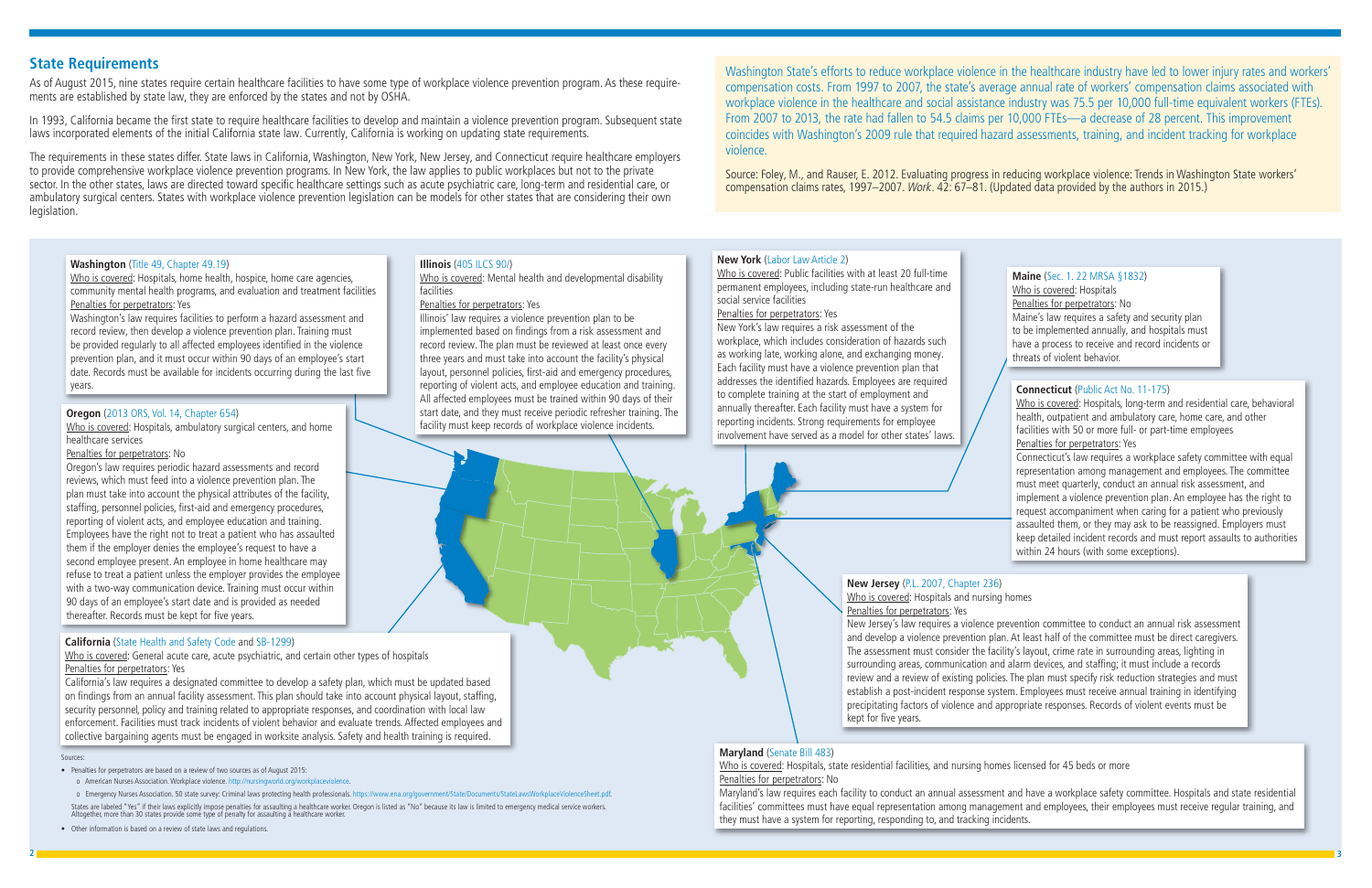# **Accreditation**

Many healthcare organizations pursue accreditation by an independent accreditation body, The Joint Commission being the largest. While The Joint Commission's healthcare standards and accreditation process have long focused on protecting patient safety, many of the standards and management systems designed to ensure patient safety can also be adapted and applied to worker safety. In addition, efforts to improve worker safety often have the result of improving patient care. Joint Commission–accredited healthcare organizations often already have building blocks in place to reduce workplace violence and other worker safety risks.

The Joint Commission's accreditation manual has several standards related to workplace violence, spread across four chapters of the manual.<sup>1</sup> The manual lists the accreditation requirements specific to workplace violence in different healthcare organizations, including hospitals, doctors' offices, nursing homes, office-based surgery centers, behavioral health treatment facilities, and providers of home care services. Particularly relevant standards include:

- Environment of Care (EC)
- Emergency Management (EM)
- Leadership (LD)
- Performance Improvement (PI)

For example, developing a strong safety culture, addressed in Joint Commission Standard **LD.03.01.01** for hospitals ("Leaders create and maintain a culture of safety and quality throughout the hospital"), is a key aspect of ensuring both worker and patient safety.<sup>2</sup> A strong safety culture includes managing and mitigating the risk of harm as reflected in Standard **EC.02.01.01** ("The hospital manages safety and security risks"). It also includes empowering staff to report incidents without fear of reprisal, which is included in Standard **LD.04.04.05** ("The hospital has an organization wide, integrated patient safety program within its performance improvement activities"). Reporting enables healthcare organizations to track and analyze incidents to inform both proactive and reactive risk reduction. Standard **EM.02.02.05, EP 3** ("The Emergency Operations Plan describes how the hospital will coordinate security activities with community security agencies [for example, police, sheriff, National Guard]") provides another connection, as it requires preparation for emergencies such as an active shooter situation. Although these three examples come from The Joint Commission's hospital standards, safety expectations are also in place for other settings such as long-term care, ambulatory care, behavioral health, and home care.3



*"The organizational culture, principles, methods, and tools for creating safety are the same, regardless of the population whose safety is the focus."*

– The Joint Commission. Improving Patient and Worker Safety: Opportunities for Synergy, Collaboration and Innovation.

<sup>&</sup>lt;sup>1</sup> Joint Commission. 2015. 2015 Comprehensive Accreditation Manual for Hospitals (CAMH). 2015. Oakbrook, IL: Joint Commission Resources.

<sup>&</sup>lt;sup>2</sup> Joint Commission. 2015. 2015 Comprehensive Accreditation Manual for Hospitals (CAMH). 2015. Oakbrook, IL: Joint Commission Resources.

<sup>&</sup>lt;sup>3</sup> Standards reprinted here with The Joint Commission's permission.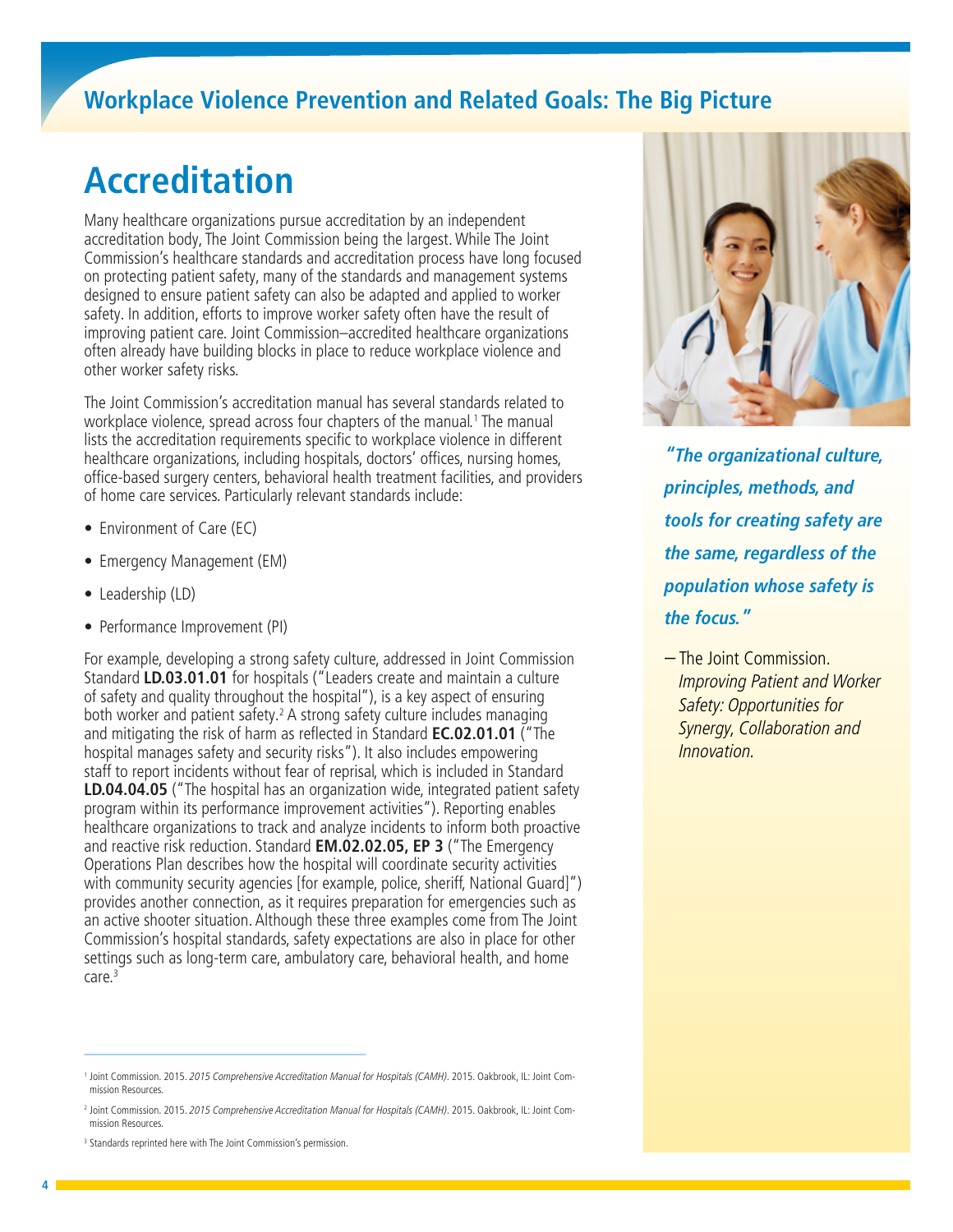The Joint Commission's Improving Patient and Worker Safety: Opportunity for Synergy, Collaboration and Innovation<sup>4</sup> highlights additional synergies between patient and worker health and safety activities. To successfully integrate patient and worker safety, the document recommends:

- Encouraging leaders to make patient and worker safety core organizational values.
- Identifying opportunities to integrate patient and worker safety activities across departments and programs.
- Understanding and measuring performance on safety-related issues.
- Implementing and maintaining successful worker and patient safety improvements.

The Joint Commission shares recommendations, policies, procedures, and other information to help facilities prevent workplace violence. For example, it adopted a formal Sentinel Event Policy in 1996 to help hospitals that experience serious events learn from those events and implement actions to prevent future events.<sup>5</sup> A sentinel event is a patient safety event that results in any of the following: death, permanent harm, or severe temporary harm and intervention required to sustain life. In 2014, The Joint Commission added to its list of events considered sentinel: rape, assault (leading to death, permanent harm, or severe temporary harm), or homicide of a staff member, licensed independent practitioner, visitor, or vendor while on site at the hospital.<sup>6</sup> Reporting a sentinel event to The Joint Commission is optional, but it can provide crucial data to help The Joint Commission and others identify causes, track trends, extract lessons learned, and ultimately contribute to better prevention strategies. The Joint Commission's sentinel event data collection and analysis processes protect the confidentiality of the patient, the caregiver, and the hospital.

A comparison between broader safety and health management system elements and the elements of performance found in related Joint Commission standards can be found in OSHA's Safety and Health Management Systems and Joint Commission Standards. 7

OSHA and The Joint Commission have established an alliance to provide healthcare workers and others in the healthcare industry with information, guidance, and access to training resources to help protect employees' health and safety. Free resources, including many articles, are available at [www.jcrinc.com/about-jcr/osha-alliance-resources](http://www.jcrinc.com/about-jcr/osha-alliance-resources/).

Similar connections between accreditation and worker safety can be found in standards from other accrediting organizations, such as the Healthcare Quality Association on Accreditation (HQAA), Accreditation Association for Ambulatory Health Care (AAAHC), Accreditation Commission for Health Care (ACHC), and Commission on Accreditation of Rehabilitation Facilities (CARF). For example, CARF accredits programs primarily in the areas of aging, behavioral health, substance abuse treatment, and child and youth services. Its Standard 1.H.13 refers to "comprehensive health and safety inspections" conducted by the external authorities, including OSHA. The standard requires a healthcare facility to submit a written report to CARF that identifies health and/or safety areas inspected, issues that were discovered during the inspection, and an action plan for improvement. The 2015 CARF-CCAC Standards Manual is available for download at [bit.ly/1JBpOXD.](http://bit.ly/1JBpOXD)

<sup>4</sup> Joint Commission. 2012. Improving Patient and Worker Safety: Opportunities for Synergy, Collaboration and Innovation. [www.jointcommission.org/improving\\_Patient\\_Worker\\_Safety.](http://www.jointcommission.org/improving_Patient_Worker_Safety)

<sup>5</sup> Joint Commission. 2014. Sentinel event policy and procedures. [www.jointcommission.org/Sentinel\\_Event\\_Policy\\_and\\_Procedures/default.aspx](http://www.jointcommission.org/Sentinel_Event_Policy_and_Procedures/default.aspx).

<sup>6</sup> Reprinted here with The Joint Commission's permission.

<sup>&</sup>lt;sup>7</sup> OSHA. 2013. Safety and Health Management Systems and Joint Commission Standards. www.osha.gov/dsg/hospitals/documents/2.2\_SHMS-JCAHO\_comparison\_508.pdf.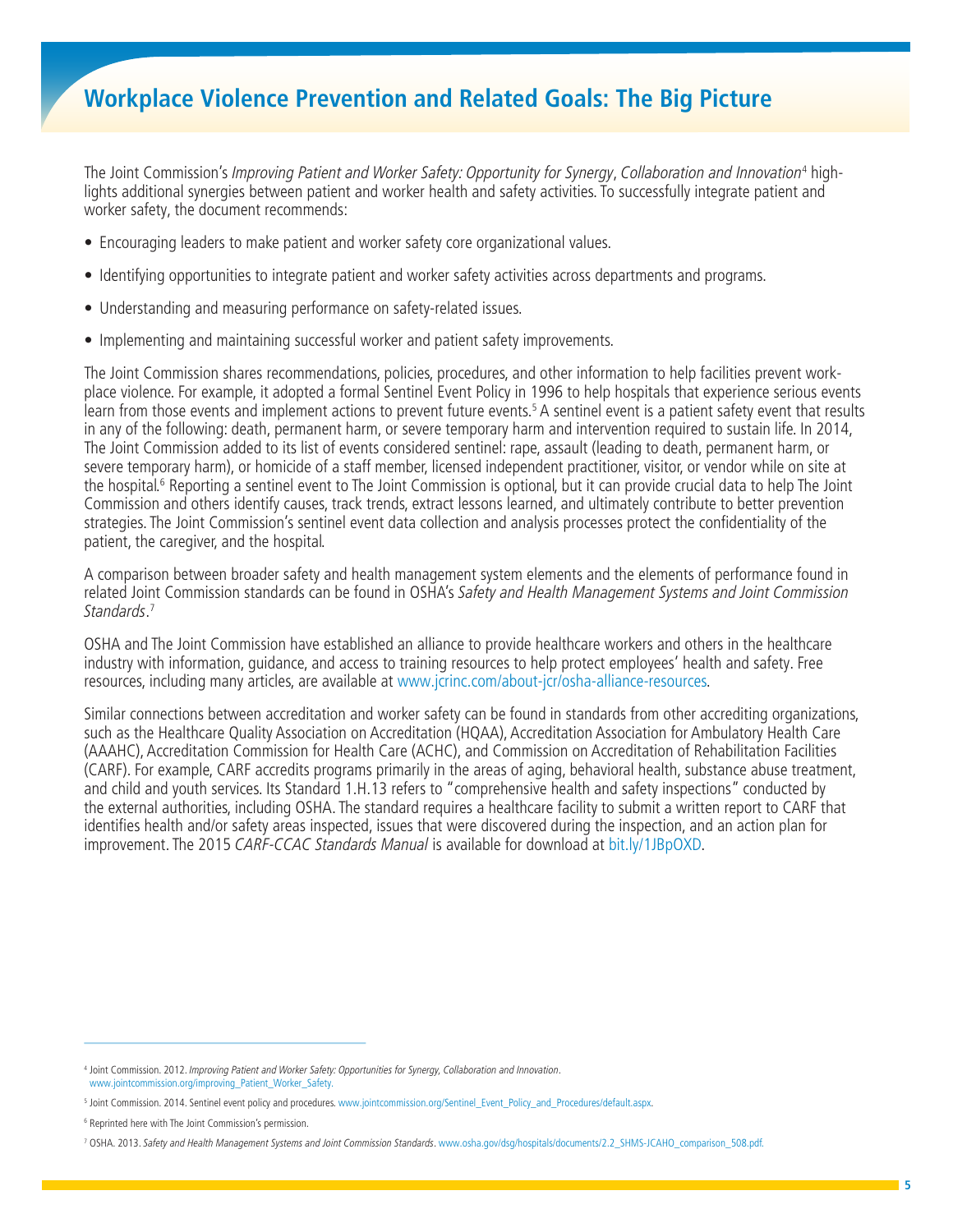# **Patient Safety**

Increasingly, healthcare facilities are integrating their patient safety and worker safety programs and managing them together using a common framework. Doing so makes sense, because many of the risk factors that affect patient safety also affect workers. For instance, a violent confrontation or intervention can result in injuries to both workers and patients, and caregiver fatigue, injury, and stress are tied to a higher risk of medication errors and patient infections.<sup>8</sup>

In addition, the tools used to monitor, manage, and improve patient safety have proven equally effective when applied to worker safety. For example, if your facility is Joint Commission accredited, you may be able to adapt existing compliance monitoring tools and infrastructure to address occupational safety. Several hospitals use their "environment of care" rounds to monitor for conditions that could affect either patient or worker safety.

Strategies to improve patient safety and worker safety can go hand-in-hand particularly those that involve nonviolent de-escalation and alternatives such as sensory therapy. The nationwide movement toward reducing the use of restraints (physical and medication) and seclusion in behavioral health—which is mandated in some states—along with the movement toward "trauma-informed care," means that workers are relying more on approaches that result in less physical contact with patients, intervening with de-escalation strategies before an incident turns into a physical assault, preventing self-harm by patients, and ultimately equipping patients with coping strategies that can help them for life. The results can be a "win-win" for patient and worker safety.

# **A Culture of Safety**

An organization's culture is the product of individual and group beliefs, values, attitudes, perceptions, competencies, and patterns of behavior that determine the organization's commitment to objectives such as quality and safety. Many leading healthcare organizations are reducing injuries to both patients and workers by fostering a "culture of safety" characterized by an atmosphere of mutual trust, shared perceptions of the importance of safety, confidence in the efficacy of preventive measures, and a no-blame environment. Typical attributes of a culture of safety include:

- Staff and leaders who value transparency, accountability, and mutual respect
- Safety as everyone's first priority
- Not accepting behaviors that undermine the culture of safety
- A focus on finding hazardous conditions or "close calls" at early stages before injuries occur
- An emphasis on reporting errors and learning from mistakes
- Careful language to facilitate conversation and communicate concerns

"Workplace safety is inextricably linked to patient safety. Unless caregivers are given the protection, respect, and support they need, they are more likely to make errors, fail to follow safe practices, and not work well in teams."

—National Patient Safety Foundation, Lucian Leape Institute. Through the Eyes of the Workforce: Creating Joy, Meaning, and Safer Health Care

"Safety is safety. We don't differentiate between patient and associate safety. We practice and encourage safety behaviors for both patients and associates. The behaviors we promote are exactly the same."

—Kate Henderson, Vice President and Chief Operating Officer, UMC Brackenridge

"Where some hospitals would limit their approach to medication, we use a more holistic approach. We work with patients as individuals, to find out what has a calming effect on them, and help them put that into practice. The result can be a positive change that lasts the rest of their lives."

—Cindy Chaplin, RN, BSN, Nurse Educator, Massachusetts Nurses Association Local Unit Chairperson, Workplace Violence Task Force Co-Chair, Providence Behavioral Health

<sup>&</sup>lt;sup>8</sup> Rogers, A.E., Hwang, W.T., and Scott, L.D. 2004. The effects of work breaks on staff nurse performance. Journal of Nursing **Hospital (Holyoke, Massachusetts)** Administration. 34(11): 512–519.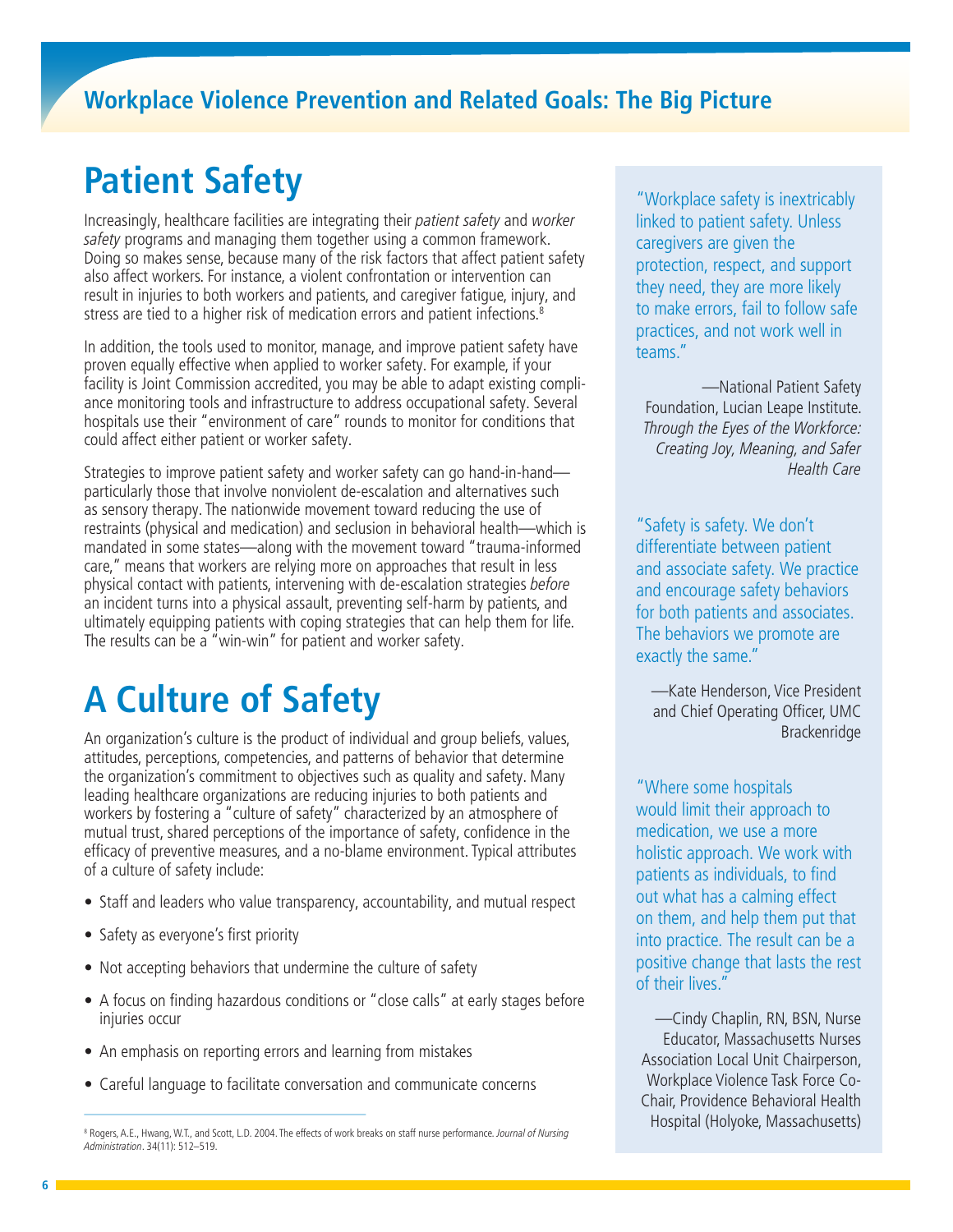## **High Reliability Organizations: Five Operational Processes**

**Sensitivity to operations:** 

Workers in HROs are mindful of procedures and interactions between team members. This heightened situational awareness sensitizes them to minor deviations and enables them to respond appropriately.

## **Reluctance to simplify:**

When outcomes deviate from established plans, HROs question conventional explanations for why things went wrong and explore the entire potential scope of the problem.

## **Preoccupation with failure:**

No matter how enviable their track records, HROs never let success breed complacency. They focus unceasingly on ways the system can fail, and encourage staff to always listen to their "inner voice of concern" and share it with others.

#### **Deference to expertise:** Team members and organizational

leaders in HROs defer to the person with the most knowledge relevant to the issue they are confronting. This may involve deviating from the traditional physician, nurse, and technician hierarchy.

**Resilience:** HROs acknowledge that, despite considerable safeguards, errors will sometimes occur. By anticipating and planning for such situations, they can contain and minimize the adverse consequences.

Many healthcare organizations have strengthened their cultures of safety by embracing two sets of principles:

- **High reliability organization (HRO)** principles arose from air traffic control, nuclear power, and other industries characterized by complex systems with innate risks that must be managed effectively to avoid catastrophe. The Joint Commission has endorsed the use of similar principles to transform healthcare into a high reliability industry.<sup>9</sup> The Joint Commission promotes an environment of "collective mindfulness" in which employees look for and report small problems or unsafe conditions before they pose a substantial risk, and when they are easy to fix. The identification and careful analysis of errors can reveal weaknesses in protocols or procedures that can be remedied to reduce the risk of future failures.
- **"Just Culture"** involves creating an atmosphere of trust, encouraging and rewarding people for providing information on how errors occurred, so the sources of error can be analyzed. This can result in changes that improve safety. As Lucian Leape, MD, explains: "Approaches that focus on punishing individuals instead of changing systems provide strong incentives for people to report only those errors they cannot hide. Thus, a punitive approach shuts off the information that is needed to identify faulty systems and create safer ones. In a punitive system, no one learns from their mistakes."<sup>10</sup>

In hospitals and other healthcare organizations, HRO and "Just Culture" can benefit both patients and workers, with the goal of improving safety for all.

## **Example: "Tapping Out"**

Sometimes a healthcare worker finds him- or herself in a verbal power struggle with an agitated patient, or finds that he or she is getting frustrated and not making progress. At **Providence Behavioral Health Hospital** in Holyoke, Massachusetts, other colleagues are encouraged to recognize this type of situation and "tap in" by telling the first worker something like "You have a phone call—and it's your supervisor." Sometimes all it takes is a new face to get a patient to calm down, and the emphasis on caring language allows the first worker to exit the situation gracefully. This type of focus on collaboration and respectful language is a hallmark of a "culture of safety."

<sup>9</sup> See, for example, [www.jointcommission.org/highreliability.aspx](http://www.jointcommission.org/highreliability.aspx).

<sup>&</sup>lt;sup>10</sup> Leape, L. 2000. Testimony, United States Congress, United States Senate Subcommittee on Labor, Health and Human Services, and Education. January 25, 2000.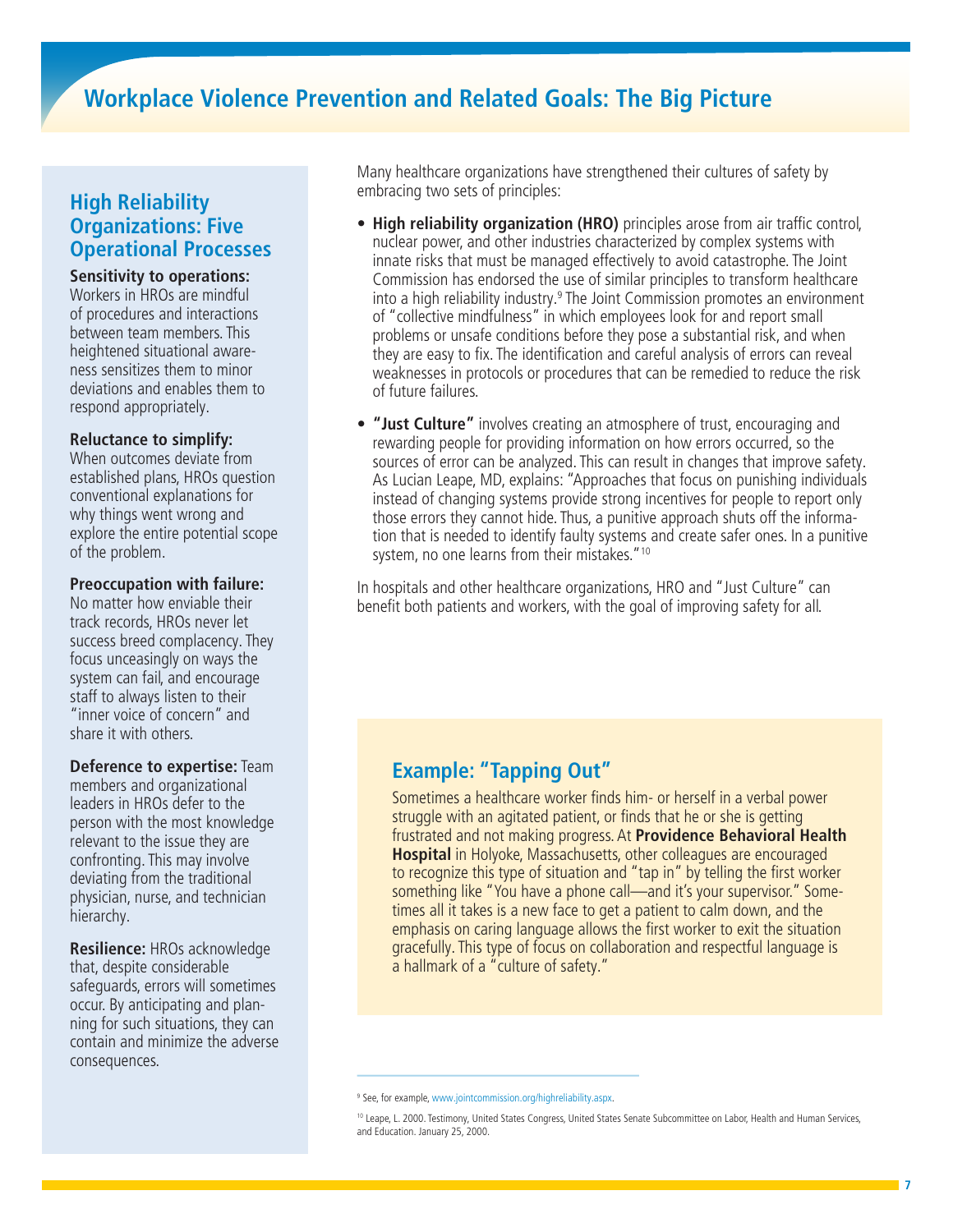## **Example: "Culture of Safety" at Ascension Health**

Ascension Health is the nation's largest Catholic and not-for-profit health system, with more than 150,000 employees (associates) at 1,900 locations, including more than 100 hospitals. Although all of these hospitals have dedicated safety professionals available, they cannot be everywhere at all times, nor can they expect to be experts in all the operations of a modern hospital. Recognizing this, several Ascension hospitals have adopted HRO principles to provide all associates with tools, resources, authority, and accountability that make it possible for everyone to integrate associate safety into their daily activities, just like they do for patient safety.

Key components of Ascension's program include:

- Empowering associates
- Making safety routine and visible
- Training
- Management visibility and commitment

For example, **University Medical Center Brackenridge** (UMC Brackenridge) in Austin, Texas, provides high reliability safety training to 100 percent of staff and on-site contractors. Safety coaches throughout the hospital receive additional training. Training tools include videos, staff testimonials, and role-playing in an on-site simulation laboratory.

At **St. Vincent's Medical Center** in Bridgeport, Connecticut, each day begins with a "safety huddle" led by a senior executive. Representatives from all departments, including both clinical and non-clinical services, are required to attend. Together they review any patient or associate safety events or concerns, recognize "good catches" (near-misses), and share updates on the status of safety-related projects or initiatives. These daily exchanges, fostered in an open, no-blame environment, help create an atmosphere of trust and cooperation. Several other Ascension hospitals use a similar approach.

Ascension Health's hospitals teach associates to intervene in situations using the "language of care." For example, any associate can stop the process by saying "I have a concern"—akin to the idea that any employee in a factory can stop the assembly line if he or she sees something wrong. Other examples:

- It's not a "near-miss"; it's a "good catch."
- With patients, "We're doing [x] for your safety."

Additionally, nurses—or even pastoral care staff—may take the lead in responding to certain security events, in partnership with security staff, so as to keep the focus on caring for the patient.

To remove barriers to reporting, Ascension Health has adopted computer-based reporting systems that emphasize reporting of "good catches" to provide opportunities to proactively reduce hazards. An associate who reports a concern will likely be engaged in follow-up discussion, root cause analysis, and response. **Saint Agnes Hospital** in Baltimore, Maryland, increased reporting by 75 percent using this approach. At UMC Brackenridge, senior administrators show their appreciation by writing a thank-you note to any associate who makes a "good catch."



Any UMC Brackenridge associate who makes a "good catch" receives a thank-you note from the leadership team.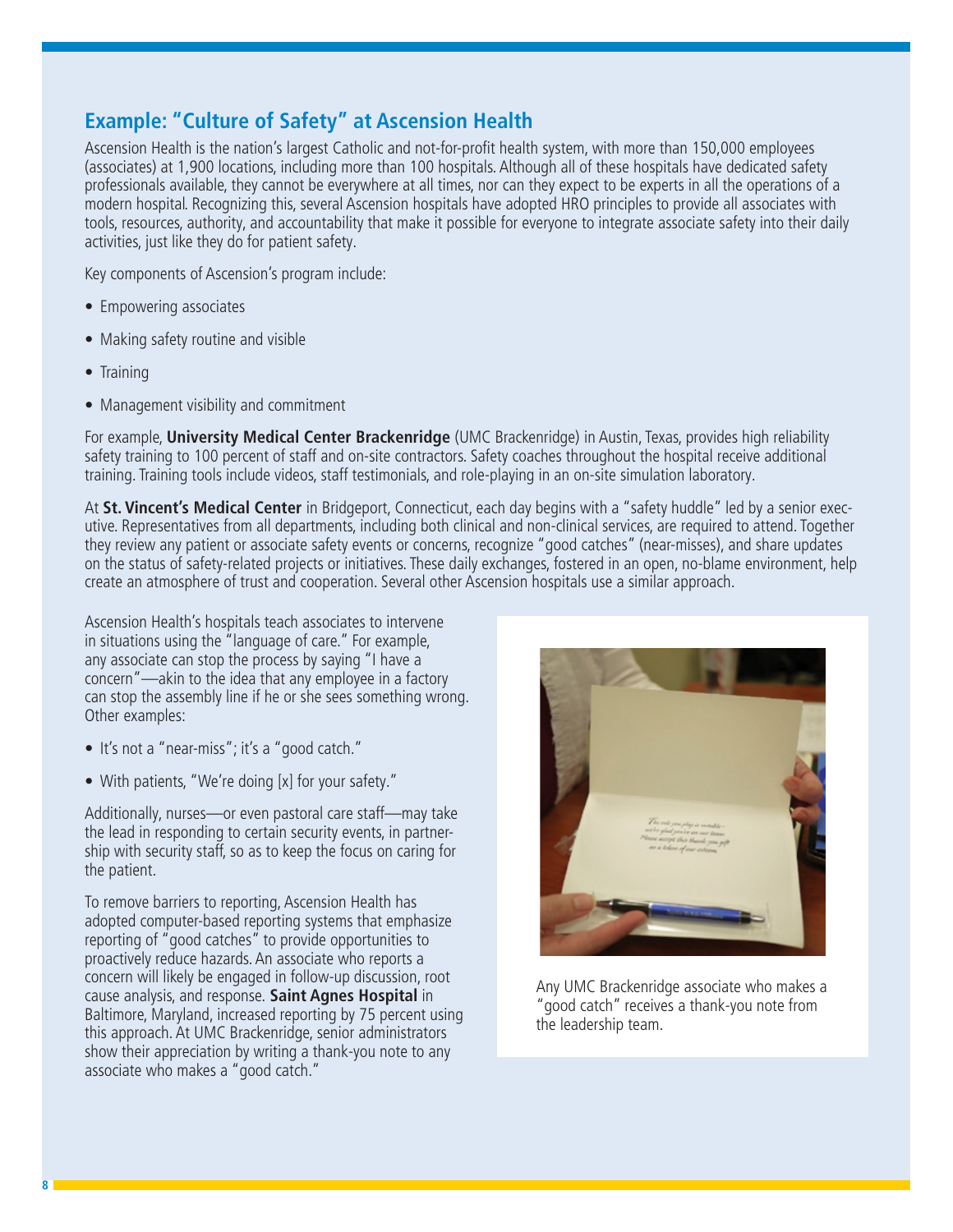# **Safety and Health Management Systems: A Comprehensive Approach**

A workplace violence prevention program can fit effectively within a broader safety and health management system, also known as an injury and illness prevention program. Under this type of program, employers and employees continually monitor the workplace for hazards and then cooperate to find and implement solutions. All of this happens within a Plan-Do-Study-Act management system framework that should be familiar to healthcare administrators. A comprehensive safety and health management system can effectively manage a wide range of worker safety risks in healthcare, including workplace violence; patient handling (e.g., lifting); bloodborne pathogens; slips, trips, and falls; and more. This approach can go hand-in-hand with HRO principles and practices.

Almost all successful safety and health management systems include six core elements that are very similar to the elements of a workplace violence prevention program:

| <b>Safety and Health</b><br><b>Management</b><br><b>System Element</b> | <b>Overview</b>                                                                                                                                                                                                                                                                                         | <b>Workplace Violence</b><br><b>Prevention Program</b><br><b>Element</b> |
|------------------------------------------------------------------------|---------------------------------------------------------------------------------------------------------------------------------------------------------------------------------------------------------------------------------------------------------------------------------------------------------|--------------------------------------------------------------------------|
| Management leadership                                                  | Managers demonstrate their commitment to improved safety and<br>health, communicate this commitment, and document safety and<br>health performance. They make safety and health a top priority, es-<br>tablish goals and objectives, provide adequate resources and support,<br>and set a good example. | Management commitment<br>and worker participation                        |
| Employee participation                                                 | Employees, with their distinct knowledge of the workplace, ideally<br>are involved in all aspects of the program. They are encouraged to<br>communicate openly with management and report safety and health<br>concerns.                                                                                |                                                                          |
| Hazard identification and<br>assessment                                | Processes and procedures are in place to continually identify work-<br>place hazards and evaluate risks. There is an initial assessment of<br>hazards and controls and regular reassessments.                                                                                                           | Worksite analysis and<br>hazard identification                           |
| Hazard prevention and<br>control                                       | Processes, procedures, and programs are implemented to eliminate or<br>control workplace hazards and achieve safety and health goals and<br>objectives. Progress in implementing controls is tracked.                                                                                                   | Hazard prevention and<br>control                                         |
| Education and training                                                 | All employees have education or training on hazard recognition and<br>control and their responsibilities under the program.                                                                                                                                                                             | Safety and health training                                               |
| System evaluation and<br>improvement                                   | Processes are established to monitor the system's performance,<br>verify its implementation, identify deficiencies and opportunities for<br>improvement, and take actions needed to improve the system and<br>overall safety and health performance.                                                    | Recordkeeping and<br>program evaluation                                  |

OSHA's Voluntary Protection Programs (VPP) recognize employers who have achieved excellence in occupational safety and health through adoption of a safety and health management system. Visit [www.osha.gov/dcsp/vpp](http://www.osha.gov/dcsp/vpp) to learn more.